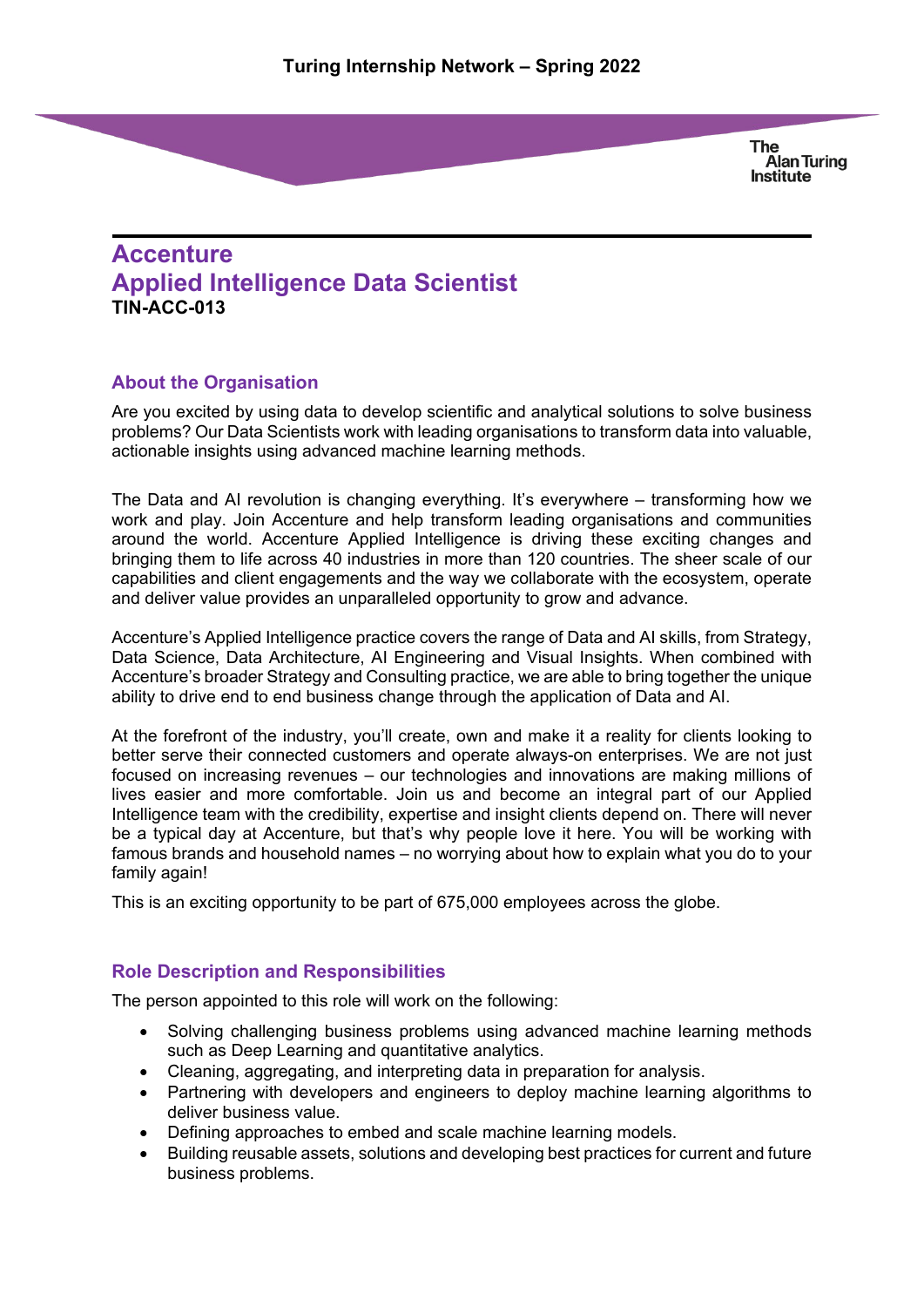• Consulting on complex analyses and advanced machine learning methods.

### **Expected Outcomes**

The person appointed to this role will gain hands-on experience of real-world implementation of data science solutions and how machine learning models can be used to create tangible benefits for our clients. The precise outcome will depend on the skills and experience of the appointed person, which will in turn determine the exact scope of the project to be undertaken.

#### **Supervision and Mentorship**

This role will be supervised by, and report into Accenture's UK Applied Intelligence Data Science Practice Lead, Dr Gilbert Cassar.

### **Ideal Intern**

Our ideal intern has the following attributes:

- Practical experience in coding languages eg. Python, R, Scala, etc.; (Python preferred)
- Knowledge of machine learning modelling techniques and how to fine-tune those models eg. XGBoost, Deep Neural Networks, Transformers, Markov chains, etc.;
- Experience using specialized machine learning libraries eg. Fastai, Keras, Tensorflow, pytorch, sci-kit learn, huggingface, etc.;
- Must demonstrate the capacity of reading, understanding and implementing new techniques in the field of machine learning as they emerge.
- Strong verbal/written communication & data presentation skills.
- Ability to pause their PhD for the duration of the internship and to return to their studies upon completion.

# **Internship Logistics**

This internship will be based in Accenture's UK HQ in Fenchurch Street, London.

The start date is expected to be September 2022, although this date is negotiable.

The duration will be 6 months.

The remuneration will be pro-rated based on an equivalent annual salary of £33.5k.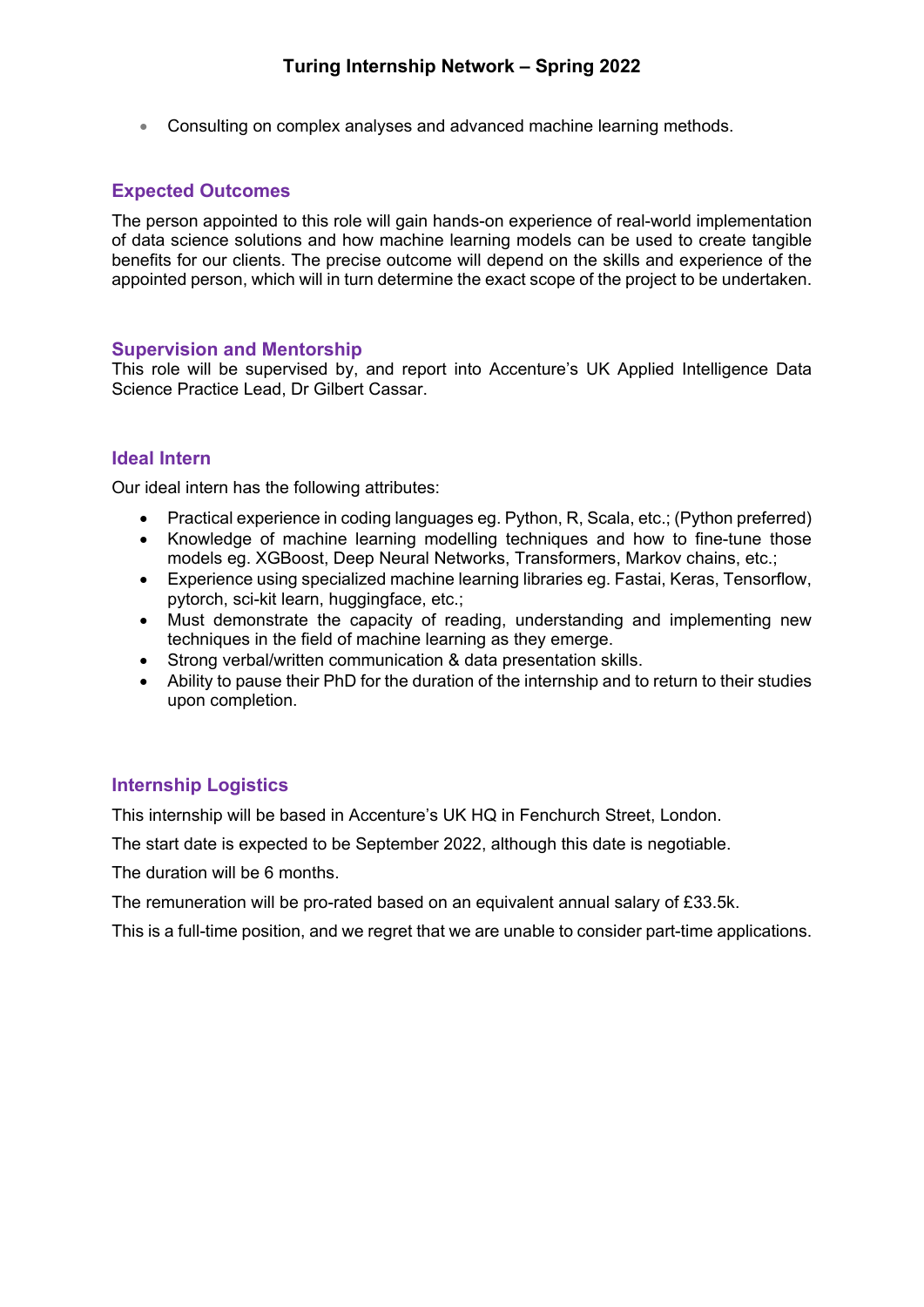# **Accenture Deep Learning for Drug Discovery TIN-ACC-014**

# **About the Organisation**

Accenture Labs are Accenture's dedicated arm of research and development.

We are focused on solving critical business problems with advanced technology, bringing fresh insights and innovations to our clients, helping them capitalize on dramatic changes in technology, business and society. Our dedicated team of technologists and researchers work with leaders across the company to invest in, incubate and deliver breakthrough ideas and solutions that help our clients create new sources of business advantage.

At Accenture Labs Dublin, based at The Dock, we focus on Artificial Intelligence technologies and systems like explainable AI, knowledge discovery and computational creativity applied to business areas as diverse as healthcare, life science, workforce, supply chain and consumer products.

#### **Role Description and Responsibilities**

**Project Title:** Deep generative networks for data scarcity and privacy

**Analysis Methods:** Deep learning, Machine learning, Language Models

**Data Source:** Publicly available data sets. Internal private data sets.

Deep generative networks are widely used in many subfields of AI and Machine Learning. More recently generative models using deep learning have been employed in a creative manner to generate new media (images, text and music) but they have also been applied to areas such as drug discovery (especially small molecules) and data synthesis for privacy. While large language models have had a big impact on speech recognition, machine translation, part-of-speech tagging they have not been applied widely to drug discovery.

Despite the progress deep learning methods have made in drug discovery there are still several challenges one of which is the computational prediction of interactions between drugs and targets. When drug discovery is focused on peptides or proteins (rather than just small molecules) there is the challenge of a lack of labelled information to train models. Treating peptides and protein sequences as text may allow for large language models to potentially have impact in this domain. More recently, deep learning methods have been used to gain insights on the interplay between small molecules and genetic perturbations that allow for the prediction of effective drug combinations to fight complex diseases. This highlights the potential of building generative networks that combine several sources of related information, e.g., drug compounds and gene expression.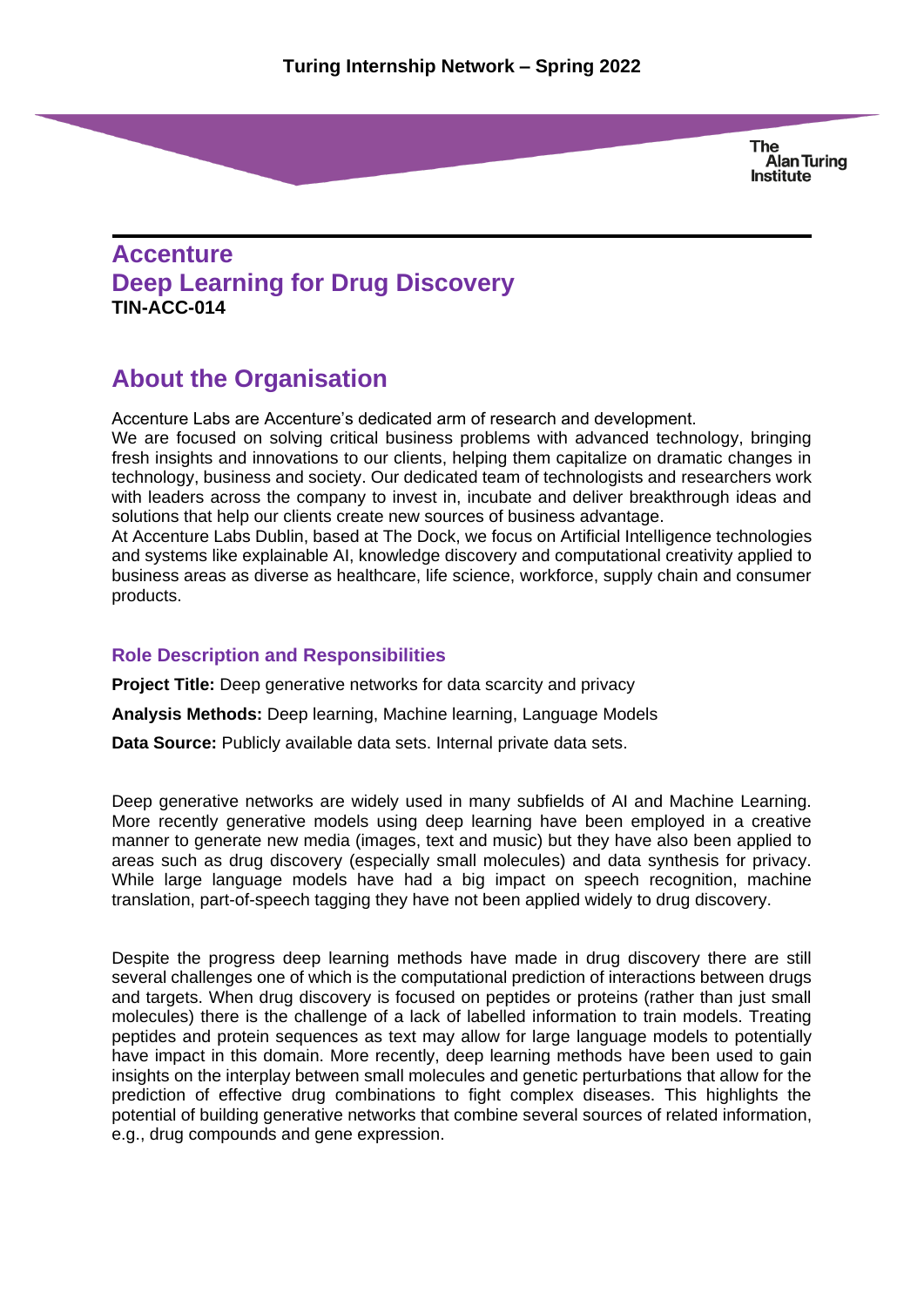The research intern will join a team working on deep learning for drug discovery. They will be responsible for designing, implementing, and evaluating novel principled ways to tackle one or more research problems listed above, with the ultimate goal of discovering more useful drug candidates. The intern is expected to explore and experiment with a range of techniques from prior art, propose original research, and implement ideas that will be validated with the research team in Accenture Labs Dublin.

#### **Turing Research Mapping**

#### **Research themes & scientific expertise**

Machine learning: Deep learning; Applications.

#### **Scientific Problem Areas**

Missingness: Understanding to analyse incomplete datasets.

# **Expected Outcomes**

The research intern will work with AI researchers to select and develop models with an application for drug discovery.

**Expected deliverable:** To create a prototype and a publication submission to a major academic conference.

**Broader objectives:** To create techniques that can discover potential drug candidates and predict their characteristics and potential interactions.

#### **Supervision and Mentorship**

This role will be supervised by, and report into Dr Jerimiah (Jer) Hayes, Technology R&D Principal in Accenture Labs.

#### **Ideal Intern**

The key requirements we are looking for in the ideal candidate are:

• Strong academic background in machine learning/deep learning methodology, especially with deep generative networks;

• Strong proficiency in at least one programming language, ideally Python, and relevant toolboxes: Scikit-Learn, Tensorflow, Keras.

- Strong proficiency in working with software version control, e.g., Git.
- Interest in solving real-world scientific problems and in acquiring commercial awareness
- Demonstrable experience of performing well both when working part of a team and individually
- Ability to pause your PhD for the duration of the internship and return subsequently

# **Internship Logistics**

This internship will be based in Accenture, Dublin - The Dock, 7 Hanover Quay. The internship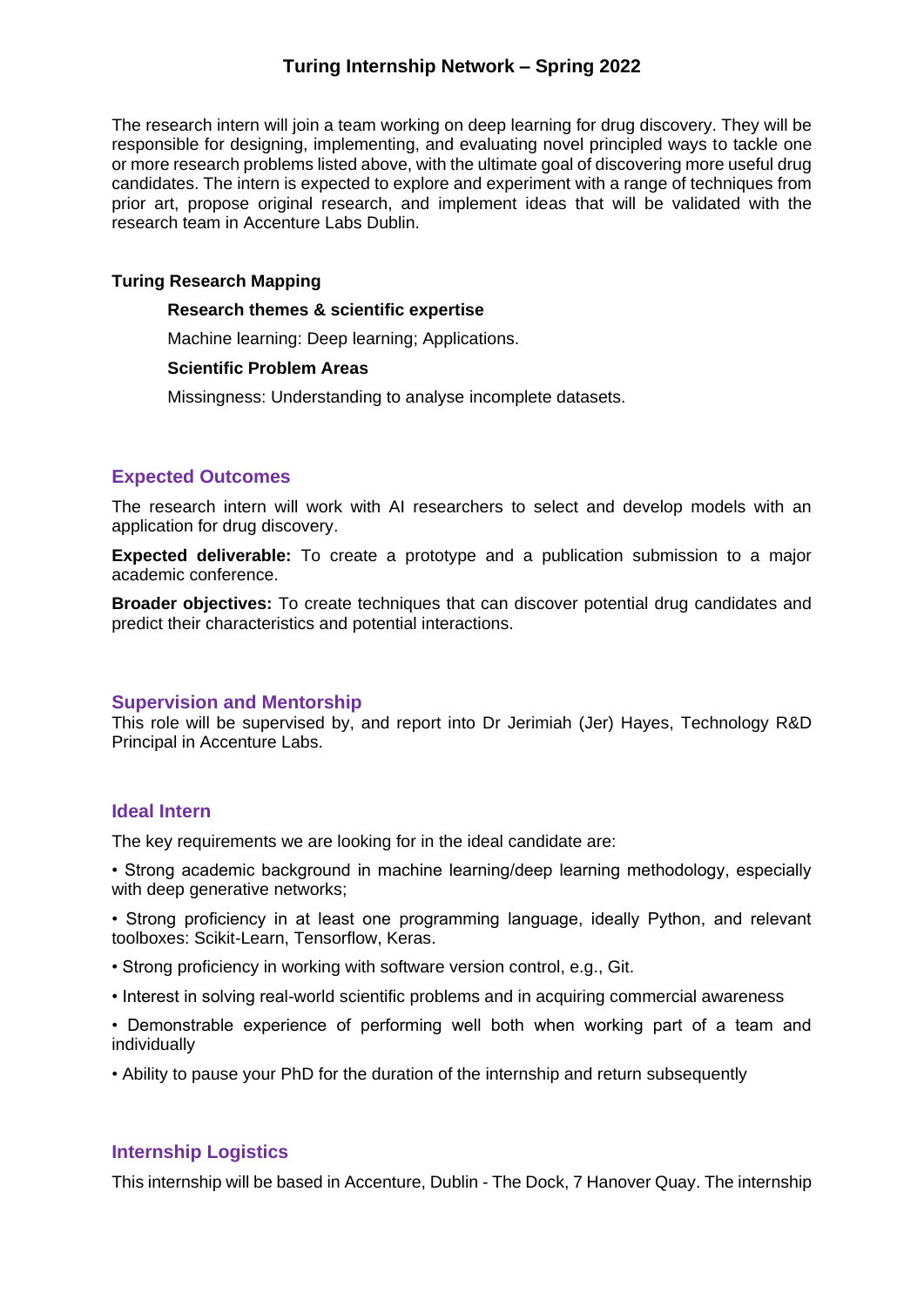will not be remote and requires relocation to Dublin, Ireland.

The start date is expected to be September 2022, although this date is negotiable.

The duration will be 6 months.

The remuneration will be pro-rated, based on an equivalent annual salary of €40k.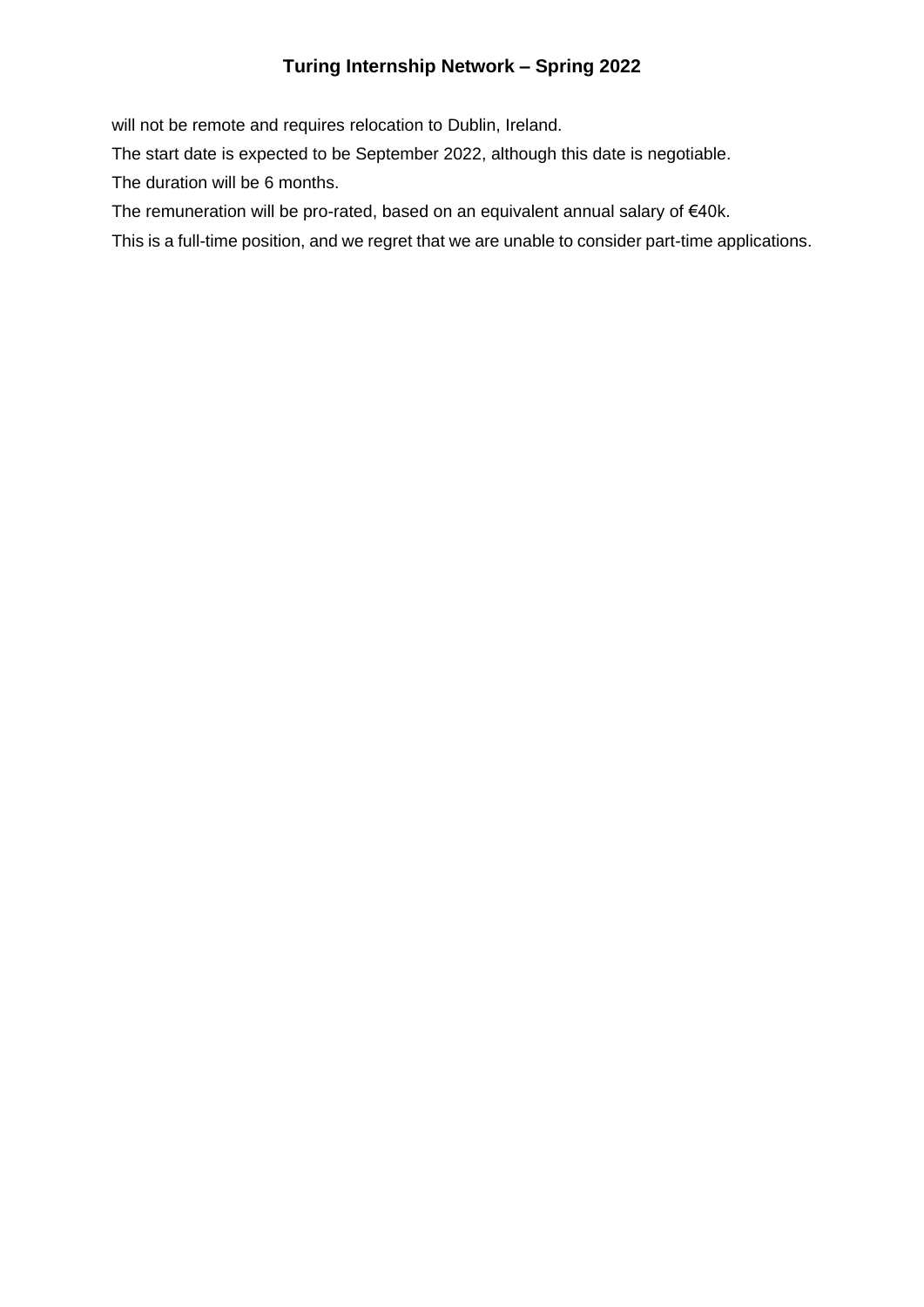# **Accenture Graph Machine Learning for Healthcare TIN-ACC-015**

# **About the Organisation**

Accenture Labs are Accenture's dedicated arm of research and development.

We are focused on solving critical business problems with advanced technology, bringing fresh insights and innovations to our clients, helping them capitalize on dramatic changes in technology, business and society. Our dedicated team of technologists and researchers work with leaders across the company to invest in, incubate and deliver breakthrough ideas and solutions that help our clients create new sources of business advantage.

At Accenture Labs Dublin, based at The Dock, we focus on Artificial Intelligence technologies and systems like explainable AI, knowledge discovery and computational creativity applied to business areas as diverse as healthcare, life science, workforce, supply chain and consumer products.

# **Role Description and Responsibilities**

**Project Title:** Graph Machine Learning for Healthcare

**Analysis Methods:** Deep Learning, Knowledge Graphs, Graph Machine Learning

**Broader Objectives:** Design graph machine learning models to infer complex relations from biomedical knowledge graphs.

**Data Sources:** Accenture's large dataset of structured real-world clinical records. Publicly available datasets on population-level multi-omics data (genomic, biological pathways, diseases, drugs, etc).

Recent advances such as Graph Neural Networks and Knowledge Graph Embeddings have been used successfully to predict missing, unseen edges in large graph databases [1,2,3]. Accenture Labs adopt them in client projects for drug discovery, oncology decision-support, and clinical research hypothesis verification.

Despite an excellent trade-off between predictive power and scalability, many aspects of these architectures are still under research scrutiny. Graph machine learning research directions include supporting multi-hop complex reasoning, time-awareness, learning in an incremental fashion or with few examples, leveraging multi-modal data, ensuring human interpretability, uncertainty quantification, just to name a few [5,6]. An area of significant interest is the interplay with large (biomedical) language models, to refine output generation with the help of structured graph information.

The research intern will join a precision medicine project and will be in charge of designing,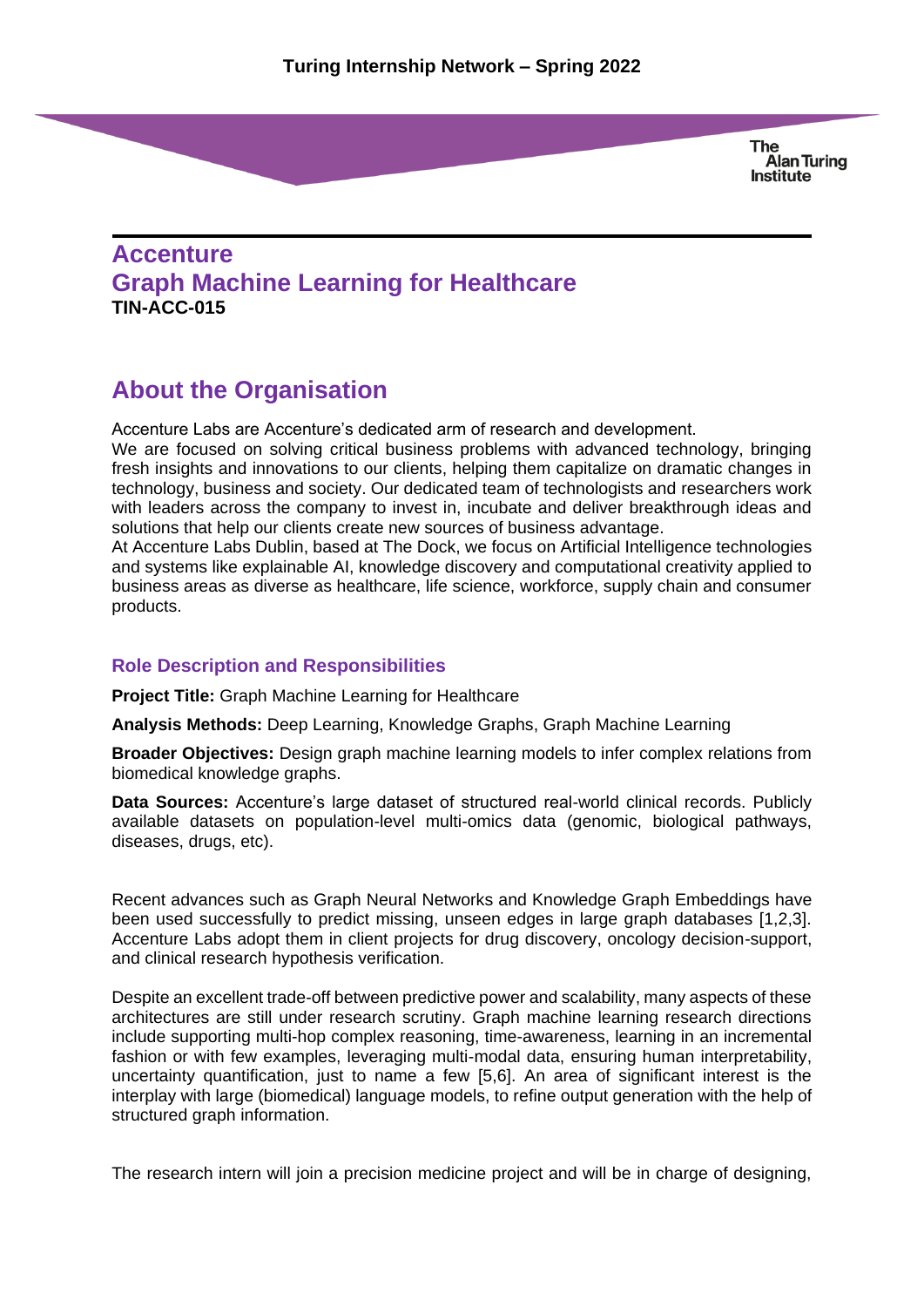implementing, and evaluating novel principled ways to tackle one or more research problems listed above, with the ultimate goal of inferring knowledge from incomplete clinical and genomic knowledge graphs. The intern is expected to explore and experiment with a range of techniques from prior art, propose original research, and implement ideas that will be validated with the research team in Accenture Labs Dublin.

### **Expected Outcomes**

**Expected outcomes:** Software prototype, technical report, submission to major AI academic conference (open publication policy), opportunity to contribute to our open-sourced graph machine learning library [4].

- [1]<https://kge-tutorial-ecai2020.github.io/>
- [2] [https://www.cs.mcgill.ca/~wlh/grl\\_book/](https://www.cs.mcgill.ca/~wlh/grl_book/)
- [3]<https://arxiv.org/abs/2004.14843>
- [4]<https://github.com/Accenture/>[AmpliGraph](https://github.com/Accenture/AmpliGraph)
- [5]<https://arxiv.org/abs/2012.05876>
- [6]<https://arxiv.org/abs/2011.03459>

#### **Supervision and Mentorship**

On-site supervision by Luca Costabello and other members of the research team in Accenture Labs Dublin.

#### **Ideal Intern**

The key requirements we are looking for in the ideal candidate are:

- Strong academic background in machine learning/deep learning methodology, especially with deep generative networks.
- Strong proficiency in at least one programming language, ideally Python, and relevant toolboxes: Scikit-Learn, Tensorflow, Keras.
- Strong proficiency in working with software version control, e.g., Git.
- Interest in solving real-world scientific problems and in acquiring commercial awareness
- Demonstrable experience of performing well both when working part of a team and individually
- Ability to pause your PhD for the duration of the internship and return subsequently

We invite applicants to include in the application form any relevant links to illustrate programming experience (e.g. GitHub handle) and scientific accomplishments (e.g. Google Scholar, dblp, arXiv links, personal homepage).

#### **Internship Logistics**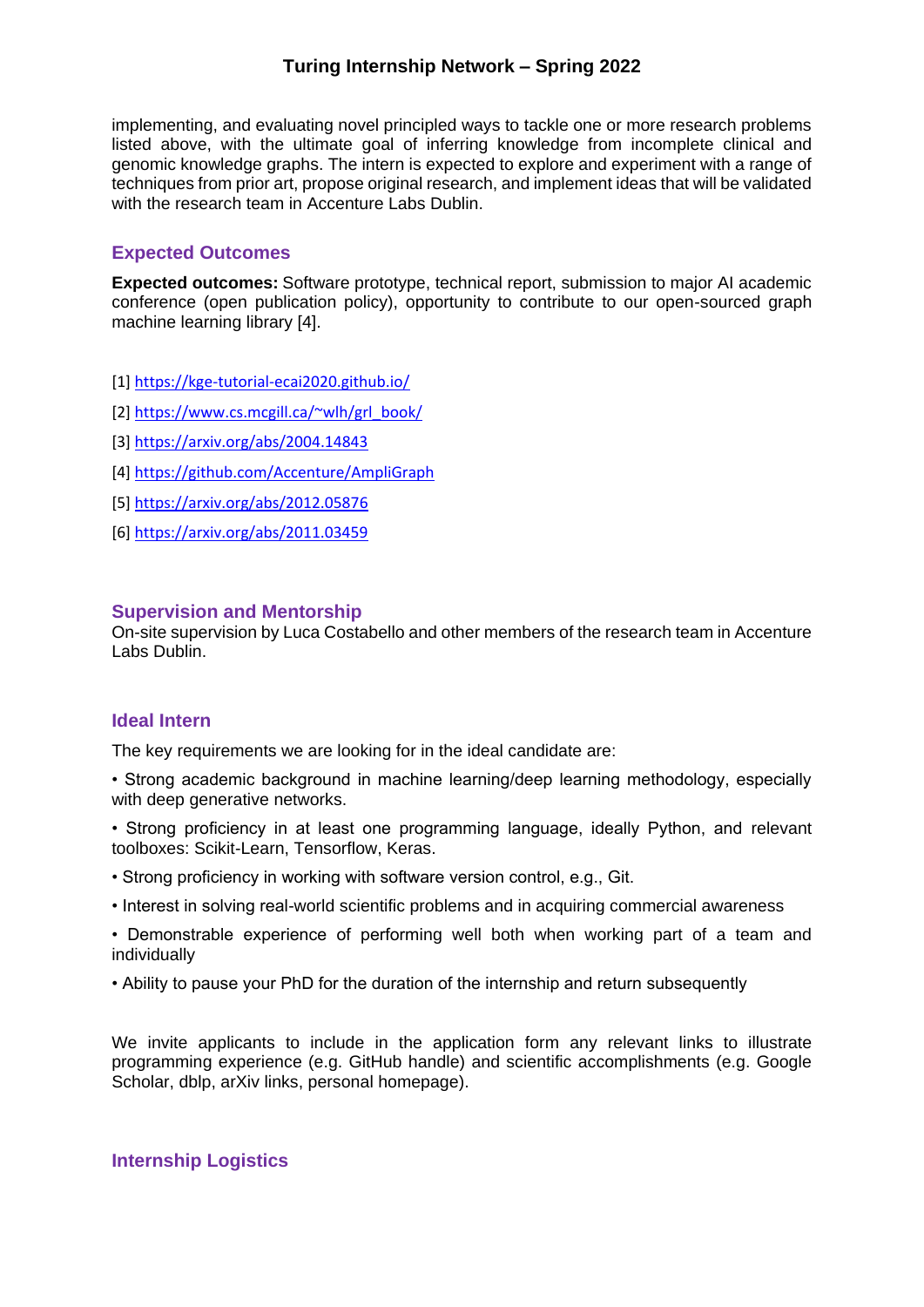This internship will be based in Accenture, Dublin - The Dock, 7 Hanover Quay. The internship will not be remote and requires relocation to Dublin, Ireland.

The start date is expected to be September 2022, although this date is negotiable.

The duration will be 6 months.

The remuneration will be pro-rated, based on an equivalent annual salary of €40k.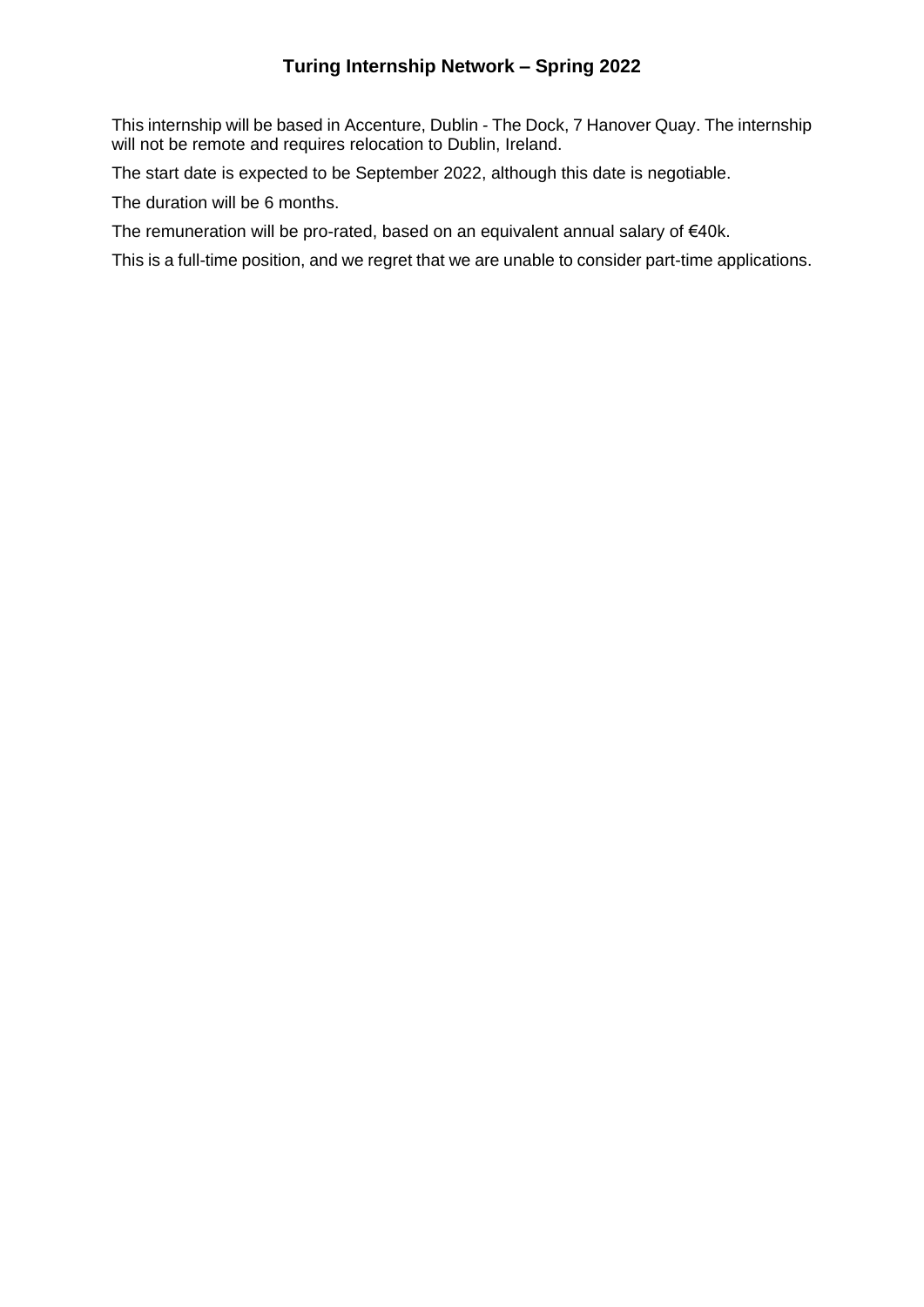**Accenture Responsible AI (RAI) TIN-ACC-016**

### **About the Organisation**

Accenture's Responsible AI practice sits within the wider multidisciplinary Applied Intelligence team of experts across a range of academic and industry backgrounds. Join us to help transform leading organisations and communities around the world.

Accenture is driving these exciting changes and bringing them to life across 40 industries in more than 120 countries. The sheer scale of our capabilities and client engagements and the way we collaborate, operate, and deliver value provides an unparalleled opportunity to grow and advance.

### **Role Description and Responsibilities**

The advances in artificial intelligence, machine learning and use of data are creating unprecedented opportunities for society and our clients to benefit. The transformation has already begun with AI driving much of our day to day lives, and we expect the rate of innovation in AI to only accelerate. The positive opportunities AI affords also contrast with significant risks that can arise from the inappropriate use of AI. It is critical to understand the range of harms and risks to citizens and society from AI, and to develop approaches that allow AI technologies to be used responsibly, ethically, and lawfully. The Responsible AI group in Accenture is leading Accenture's efforts to ensure all AI development and use is Responsible by design. Our goal is to ensure citizens, our clients, regulators, and practitioners can benefit from Accenture's expertise in making being Responsible simple.

We are seeking a passionate advocate for responsible approaches to AI development and use, and we are providing an opportunity for you to explore and develop approaches to address some of the most critical challenges. You will be motivated by the opportunity to codesign a research goal within the field of responsible AI that helps advance knowledge and application of responsible by design.

You will also have fantastic opportunities to support a range of ongoing Accenture efforts in responsible AI. This may include working with clients who have engaged Accenture to help them with their responsible AI journey or working with our data science and AI engineering teams to develop models and frameworks for example.

#### **Intern Responsibilities:**

- Develop and deliver an action orientated research proposal
- Support wider responsible AI activity within Accenture as directed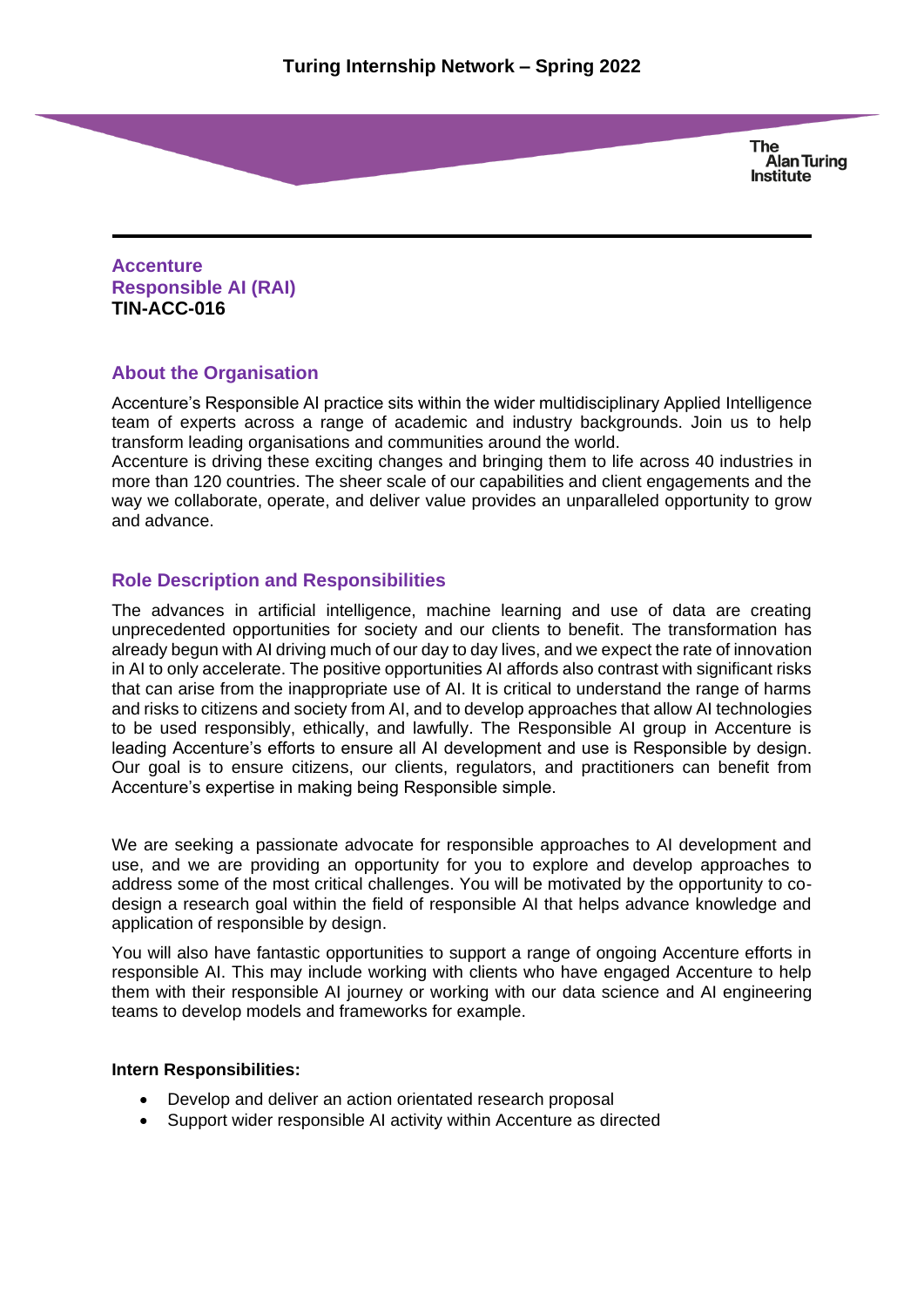# **Expected Outcomes**

The outcome of the internship will depend on the subject being addressed within the internship and for which we invite you to suggest possible projects as part of your application. Please see the details below:

We invite applicants to use the dedicated question for this role on the application form to outline your proposal for an action-orientated, 6-month, research project within the field of Responsible AI. This can be technical, non-technical or at the intersection of these two.

Your proposal should be outcome and practically focused and structured to ensure a short phase of research can be followed with the development of tools, prototypes, frameworks, artifacts that can be used to advance the cause of responsible AI

Some suggested areas you might explore are listed below, but you should not be constrained by these suggestions if you can advocate for the link to responsible AI

Technical:

- Assess and respond to the challenge of privacy erosion through explainable AI models, considering the issues with model inversion attacks
- Assess and respond to the harms and concerns from large language models.
- Evaluation of technical methodologies for bias and discrimination assessment

#### Policy:

- What are the challenges and approaches to including representation from vulnerable and impacted groups in the design of AI systems and their outcomes?
- How might we assess and develop a risk framework for contextual and subjective harms within AI systems?

#### Regulatory:

• What are the common areas of AI risk and harm management between different legislative frameworks such as the GDPR, draft EU AIA, DSA? How might we develop a common framework for addressing cross-regulatory requirements in relation to AI?

#### **Supervision and Mentorship**

This role will be supervised by, and report into Accenture's European Lead for Responsible AIi Shah.

#### **Ideal Intern**

The Ideal Intern will have:

- A demonstrable passion for responsible AI
- Be undertaking a PhD in a subject or research group considering technical, social, legal, or ethical issues with AI
- Ability to pause their PhD for the duration of the internship and to return to their studies upon completion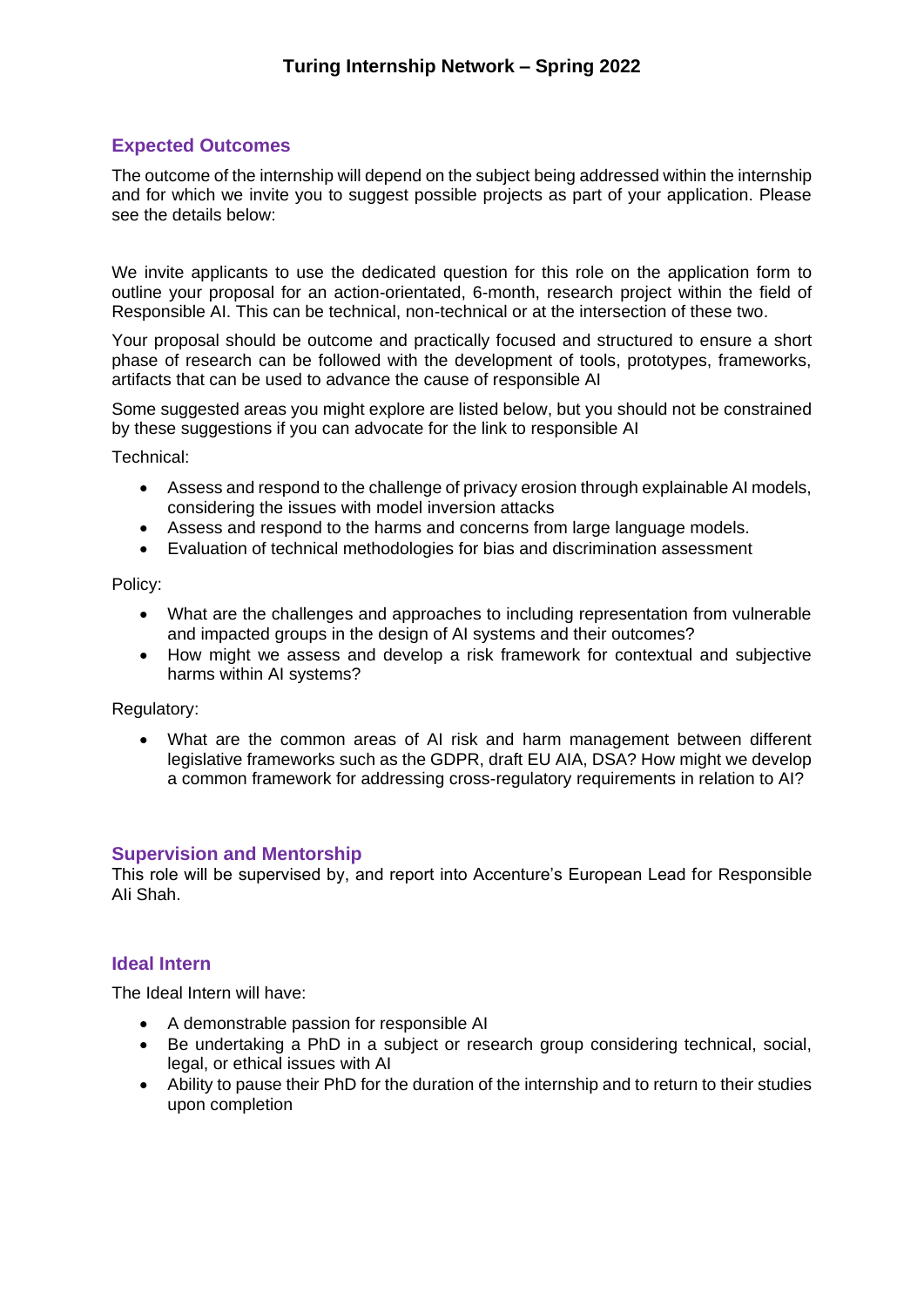# **Internship Logistics**

This internship will be based in Accenture's UK HQ in Fenchurch Street, London.

The start date will be September 2022 and the duration will be 6 months.

The remuneration will be pro-rated based on an equivalent annual salary of £33.5k.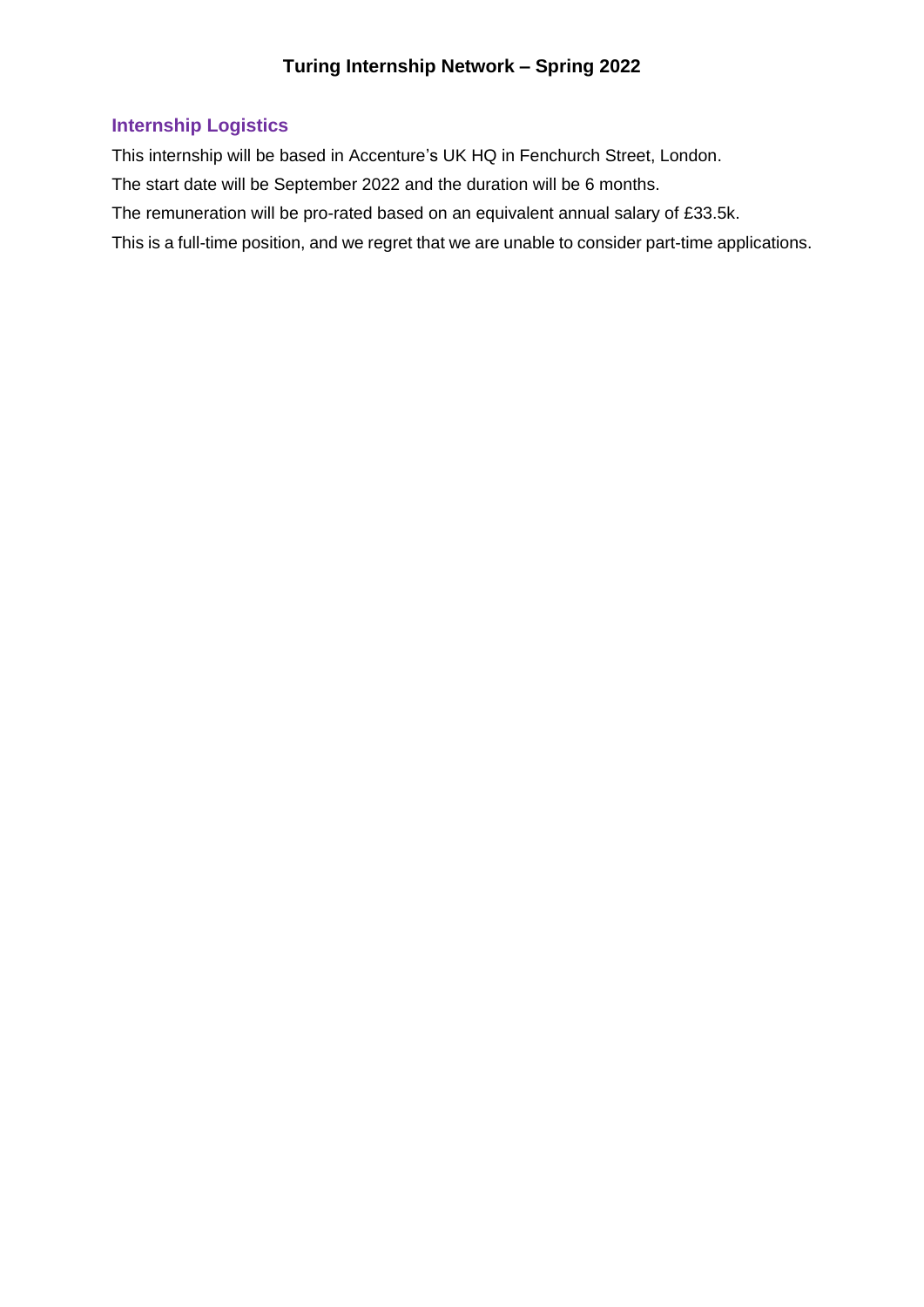# **Accenture Modelling of the Lloyds of London Market Using Digital Twins TIN-ACC-017**

# **About the Organisation**

Accenture is a global leader in the provision of technology consultancy services to clients. We cover a vast array of technologies and industries – ranging from robotics to cloud, financial services through to healthcare – you name it, and we almost certainly have a team providing cutting-edge support to clients in this space.

Accenture's Applied Intelligence practice covers the range of Data and AI skills, from Strategy, Data Science, Data Architecture, AI Engineering and Visual Insights. When combined with Accenture's broader Strategy and Consulting practice, we bring together the unique ability to drive end to end business change through the application of Data and AI.

We're not just focused on increasing revenues – our technologies and innovations are making millions of lives better and more comfortable for everyone. Join us and become an integral part of our Applied Intelligence team with the credibility, expertise and insight clients depend on. There will never be a typical day at Accenture, but that's why people love it here.

#### **Role Description and Responsibilities**

Digital Twins are one of the key outcomes from the AI revolution. This hugely important technology is being applied in an ever-increasing number of areas, and the ability to simulate, explore and optimise complex systems in digital form is rapidly placing the approach at the heart of many organisations' technology strategy. The ability to explore the internal dynamics of a complex system (such as a process, network or supply chain, for example) is fascinating, powerful and cost-efficient in equal measure. Commercially, of course, it makes far more sense to experiment with a digital replica of a system than to try the same for real and risk bringing down business-critical activity.

#### **The Opportunity**

We are seeking **two people** with previous experience in Digital Twin technologies and Agent-Based Models to join an exciting project we are launching to model an extremely complex system – namely the Lloyds of London insurance market.

Lloyd's is the world's leading insurance (and reinsurance) market providing specialist insurance services to businesses in over 200 countries and territories. It operates as a partially-mutualised marketplace within which multiple financial backers, grouped in [syndicates,](https://en.wikipedia.org/wiki/Syndicate) come together to pool and spread [risk.](https://en.wikipedia.org/wiki/Risk) These [underwriters,](https://en.wikipedia.org/wiki/Underwriting) or "members", are a collection of both [corporations](https://en.wikipedia.org/wiki/Corporation) and private individuals, the latter being traditionally known as "Names". In 2020 there were 76 syndicates managed by 50 managing agencies that collectively wrote £35.5bn of gross premiums on risks placed by 350 brokers. Of those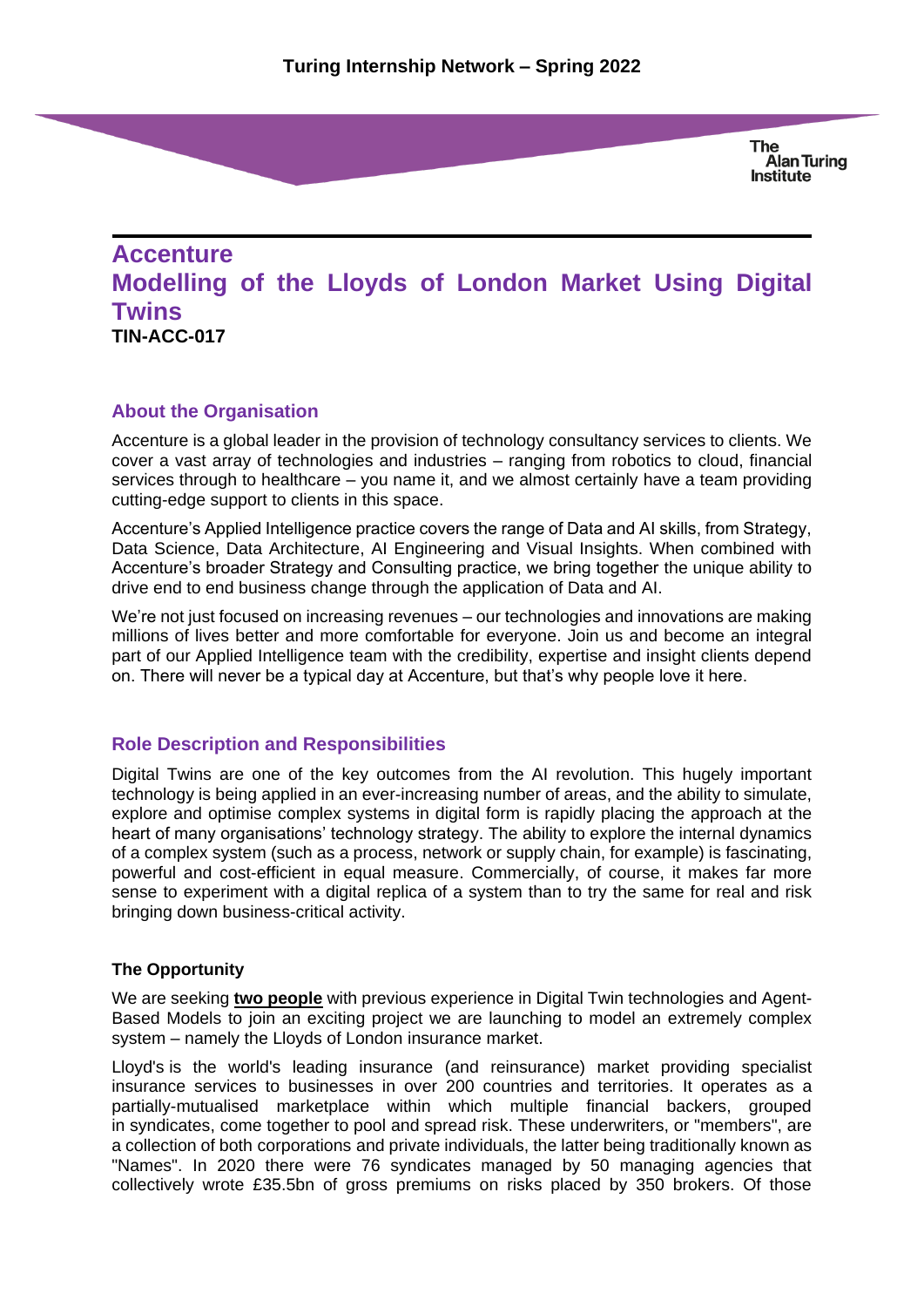premiums 53 per cent emanated from North America, 27 per cent from Europe and 20 per cent from the rest of the world.

We think it fair to say, therefore, that the Lloyds market falls cleanly within the definition of a complex system. Building a digital twin of this market is clearly a huge task – but don't worry, we're not expecting the successful applicants for this role to be doing all that work! We're looking for people with a passion for AI, a strong background in Reinforcement Learning, working with time-series data and agent-based modelling to undertake the preliminary literature study and supporting research and to build initial concept sub-models of the market, so that we can expand on this work as the project evolves.

You will also have fantastic opportunities to learn from some of the best in this space in Accenture and to work with our partner client, an insurance specialist and member of the Lloyds market.

# **Expected Outcomes**

The successful applicants for this position will be responsible for the following:

- Undertaking and documenting a detailed desk-study/literature search of previous work in this field, developing a critique of the relative merits of different approaches, and formulating clear recommendations for the best approach(es) for us to take going forward.
- To build prototype models of key elements of the market to illustrate the proof of concept and feasibility of the overall task. The models you will build will be determined by the findings of the research outlined above as well as in discussion with Accenture and client stakeholders.

#### **Supervision and Mentorship**

This role will be supervised by, and report into Accenture's Senior Manager for Insurance Markets, Kieran Lesforis.

#### **Ideal Intern**

Key requirements are:

• Strong academic background in machine learning/deep learning methodology, especially in Reinforcement Learning and agent-based modelling

• Strong proficiency in at least one programming language, ideally Python, and relevant toolboxes: Scikit-Learn, Tensorflow, Keras.

- Strong proficiency in working with software version control, e.g., Git.
- Interest in solving real-world scientific problems and in acquiring commercial awareness

• Demonstrable experience of performing well both when working part of a team and individually

• Ability to pause your PhD for the duration of the internship and return subsequently